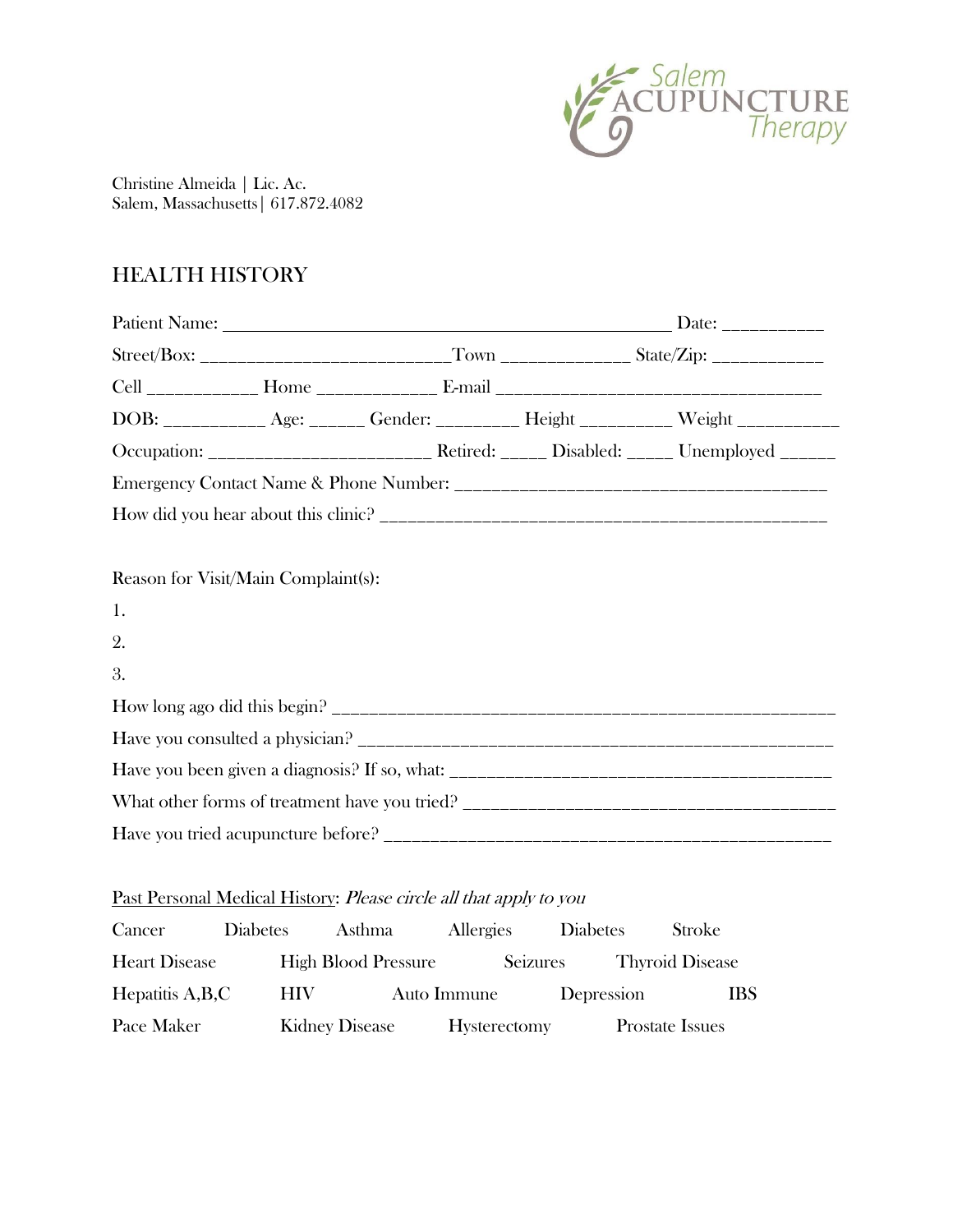| Other Significant Illnesses: |
|------------------------------|

## Family Medical History: Please circle all that apply

| Cancer               | <b>Diabetes</b> | Asthma                     | Allergies           | <b>Diabetes</b> | <b>Stroke</b>          |
|----------------------|-----------------|----------------------------|---------------------|-----------------|------------------------|
| <b>Heart Disease</b> |                 | <b>High Blood Pressure</b> | Seizures            |                 | <b>Thyroid Disease</b> |
| Hepatitis A,B,C      | HIV-            |                            | Auto Immune         | Depression      | <b>IBS</b>             |
| Pace Maker           |                 | <b>Kidney Disease</b>      | <b>Hysterectomy</b> |                 | <b>Prostate Issues</b> |

Medications (prescription, OTC, vitamins/supplements, herbs, etc.): Reason:

Average Diet:

Morning Might

Daily Health Habits:

Do you smoke? Yes/No — If yes, how much? How much alcohol do you drink in a week? Describe any use of drugs for non-medical purposes: How much soda do you drink in a week? How much coffee or tea do you drink in a day? How much water do you drink in a day? Do you have a regular exercise program? Yes/No — Describe: How many hours of sleep per night?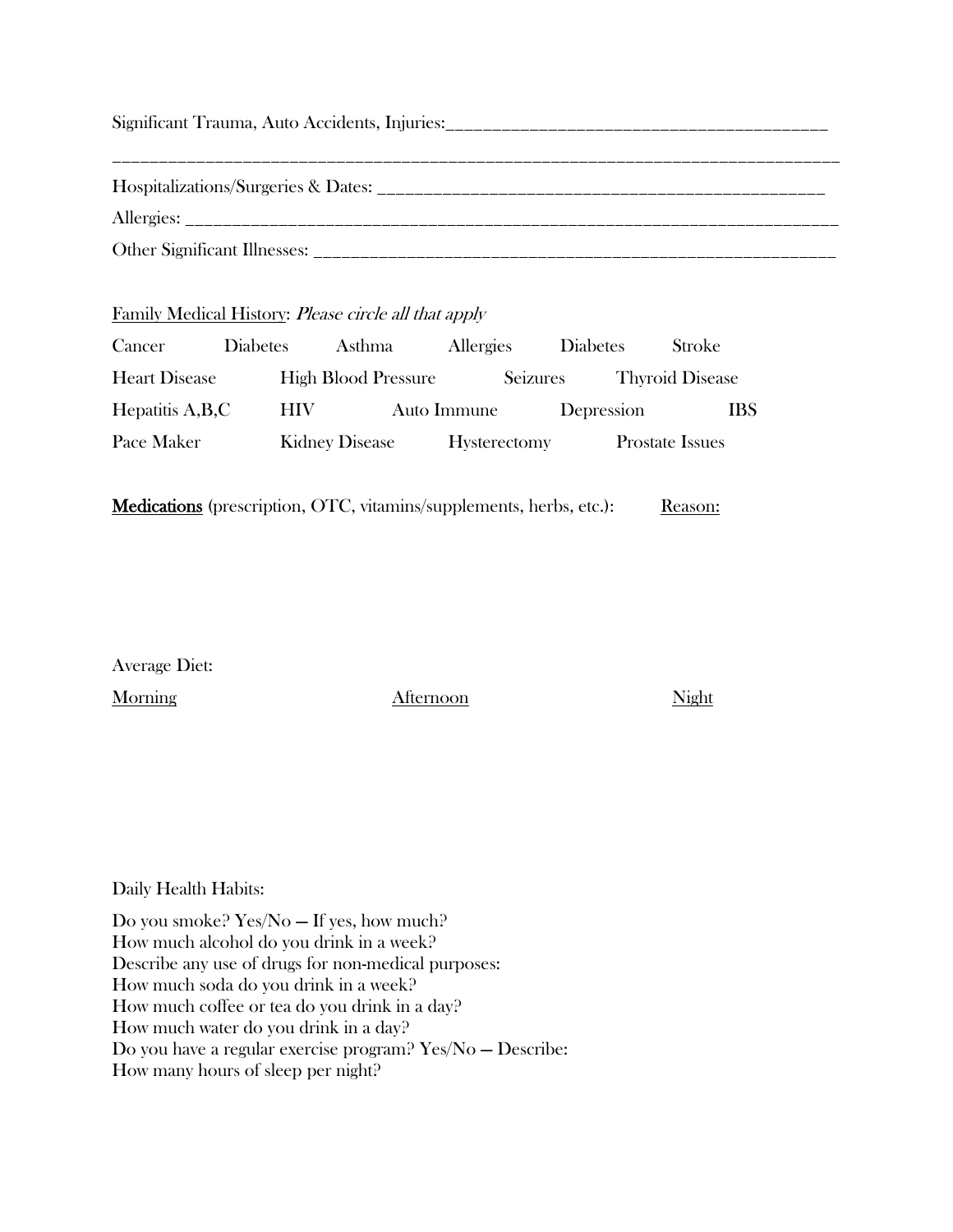Please Indicate Areas of Pain:





Check any that apply currently or in the last 3 months:

General

▢Fevers ▢Strange Tastes or Smells ▢Poor Sleep ▢Sweats Easily ▢Cravings ▢Fatigue ▢Night Sweats ▢Change in Appetite ▢Sudden Energy Drop ▢Run Warm ▢Weight Loss ▢Bruise or Bleed Easily ▢Run Cold ▢Weight Gain ▢Strong Thirst

Skin & Hair ▢Rashes ▢Ulcerations ▢Hives

▢Dry Skin ▢Psoriasis ▢Infection ▢Brittle Nails ▢Hair Loss ▢Other:

▢Itching ▢Acne/Pimples ▢Recent Moles ▢Dandruff ▢Eczema ▢Discoloration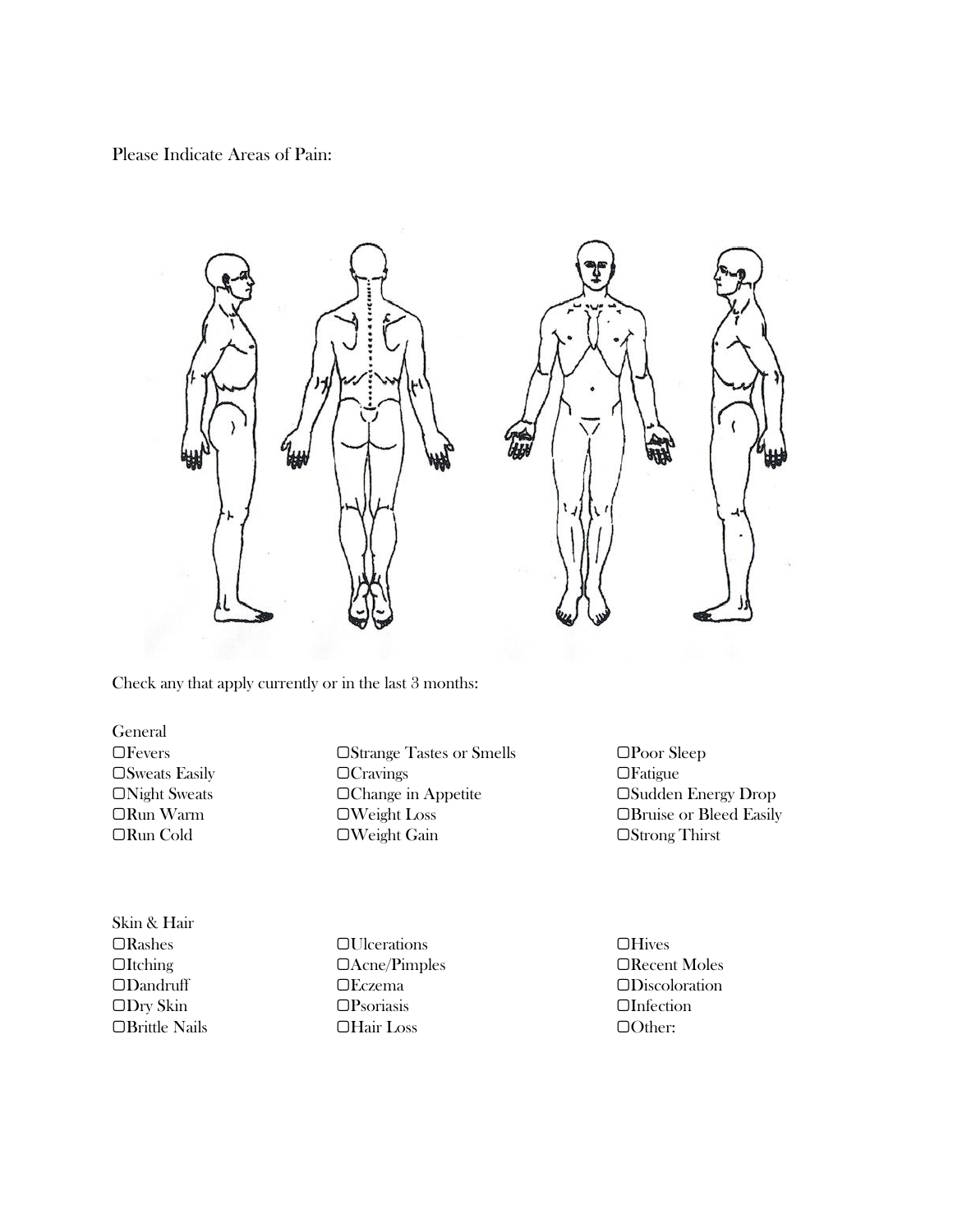Head ▢Dizziness ▢Poor Vision ▢Migraines

Cardiovascular ▢Chest Pain/Tightness ▢Fainting ▢Blood Clots ▢Irregular Heartbeat ▢Cold Hands or Feet ▢Palpitations ▢High/Low Blood Pressure ▢Swelling in Limbs ▢Varicose Veins

**Respiratory** 

Gastrointestinal ▢Nausea ▢Gas ▢Hemorrhoids ▢Bad Breath ▢Undigested Food in Stool ▢Other:

**Urinary** ▢Frequent Urination ▢Pain with Urination ▢Weak Stream ▢Frequent Night Urination ▢Other:

Male Health ▢Impotence ▢Low Sperm Count ▢Low Libido ▢Premature Ejaculation ▢Low Motility ▢STDs ▢Enlarged Prostate ▢Testicular Pain ▢Other:

Female Health Are you or is it possible that you are pregnant? Yes/No Number of Pregnancies: Live Births: Miscarriages: Abortions: Are you currently using birth control:

▢Vertigo ▢Eye Pain ▢Headaches ▢Ringing in Ears ▢Eye Twitching ▢Sinus Congestion ▢Ear Pain ▢Cataracts ▢Sore Throats ▢Ear Blockage ▢Dry Eyes ▢Post Nasal Drip ▢Poor Hearing ▢Spots/Floaters in Vision ▢Nose Bleeds ▢Teeth Problems ▢Poor Night Vision ▢Cloudy/Fogginess ▢Teeth Grinding/Clenching ▢Facial Pain ▢Concussion ▢TMJ ▢Canker Sores/Mouth Ulcers ▢Other:

▢Cough ▢Asthma ▢Phlegm Production ▢Coughing of Blood ▢Difficulty Breathing ▢Pneumonia

▢Vomiting ▢Belching ▢Blood in Stool ▢Indigestion ▢Diarrhea/Loose Stool ▢Black Stool ▢Acid Reflux/GERD ▢Constipation ▢Poor Appetite ▢Bloating ▢Sluggish Bowel ▢Excessive Appetit ▢Abdominal Distention ▢Abdominal Pain/Cramps ▢Hernia ▢Bleeding Gums ▢Rectal Pain/Burning ▢Laxative Use

▢Urgency to Urinate ▢Inability to Empty Bladder ▢Blood in Urine ▢Incontinence ▢Frequent UTIs ▢Kidney Stones ▢Dark Color to Urine ▢Strong Odor to Urine ▢Cloudy Urine

▢Bronchitis ▢Wheezing ▢Shortness of Breath